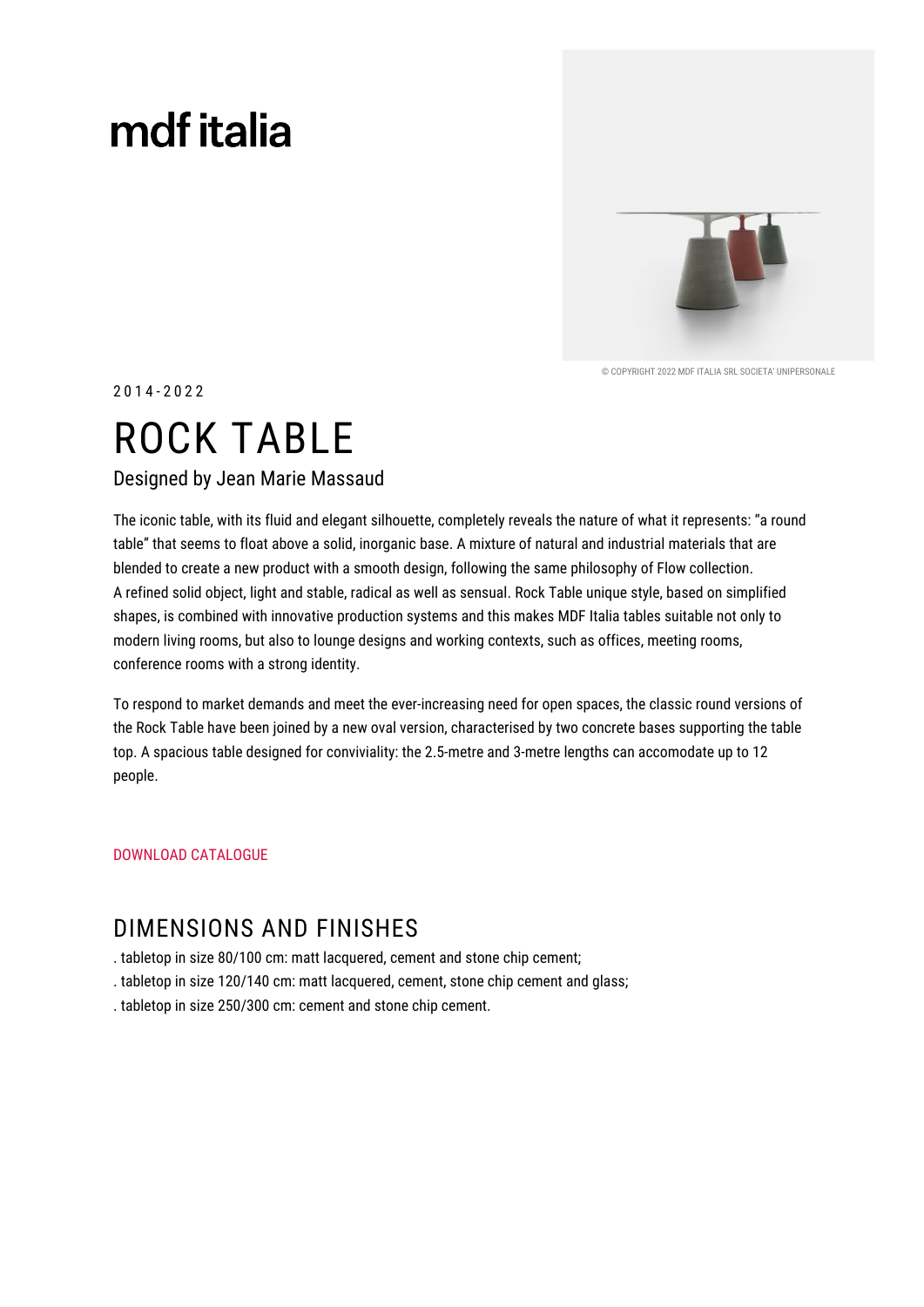## **BASES**

The tables are equipped with three types of bases:

- . narrow (with outer dimension of 34 cm at floor level) with 80 and 100 cm large tabletops;
- . wide (with outer dimension of 50 cm at floor level) with 120 and 140 cm large tabletops;
- . double (with outer dimension of 50 cm at floor level) with oval tops of 250 and 300 cm large.

The bases are made of UHPFRC (ultra-high performance fibre-reinforced cement) with cutting-edge technical/structural properties.

A fundamental characteristic of the components is mass colouration. The finish and colour of the table bases is the result of a skilled mixture of sand and natural elements. Together with the slow maturation and drying given to each piece, this allows countless subtle shades to be obtained.

## **TABLETOP**

LAOUERED. Medium density wood fibre panel. 25 mm thick, machined on the edge, and painted matt white or matt graphite grey. Tops: 80, 100, 120, 140 cm.

CEMENT. In white or anthracite UHPFRC cement (ultra high performance, fibre reinforced cement), with high technical / structural characteristics. Tops: 80, 100, 120, 140, 250 e 300 cm.

STONE CHIP CEMENT. In UHPFRC (ultra high performance, fibre reinforced cement), with high technical / structural characteristics, coloured in mass using natural oxides, enhanced with a stone chi surface made up of Alpine rocks and stones (white and green stone chip top), or stone chip made up of stones from Tuscany (terracotta top). Tops: 80, 100, 120, 140, 250 e 300 cm.

GLASS. Smoked tempered glass, 12 mm thick (tops: 120, 140 cm).

## MONOCHROME COMBINATIONS

WHITE VERSION. Base in natural cement, matt white tube and flange, lacquered white, white or white stone chip cement top.

ANTHRACITE VERSION. Base in anthracite cement, matt anthracite tube and flange, lacquered anthracite grey, anthracite cement, or smoked glass top.

ORANGE VERSION. Base in terracotta cement, matt orange tube and flange, terracotta stone chip cement top.

GREEN VERSION. Base in green cement, matt green tube and flange, green stone chip cement top.

## **OUTDOOR USE**

The table with cement top and stone chip cement top are also suitable for outdoor.

### OUTDOOR COVERING TARPAULIN

Protective tarpaulin specifically for outdoor products, waterproof, made of 100% polyester, outside with acrylic coating, inside with acrylic resin coating.

Its characteristics are emphasised by its fully fungicidal Teflon finish. Each tarpaulin comes with a closable slip cover, so that it can be folded and kept correctly when not in use.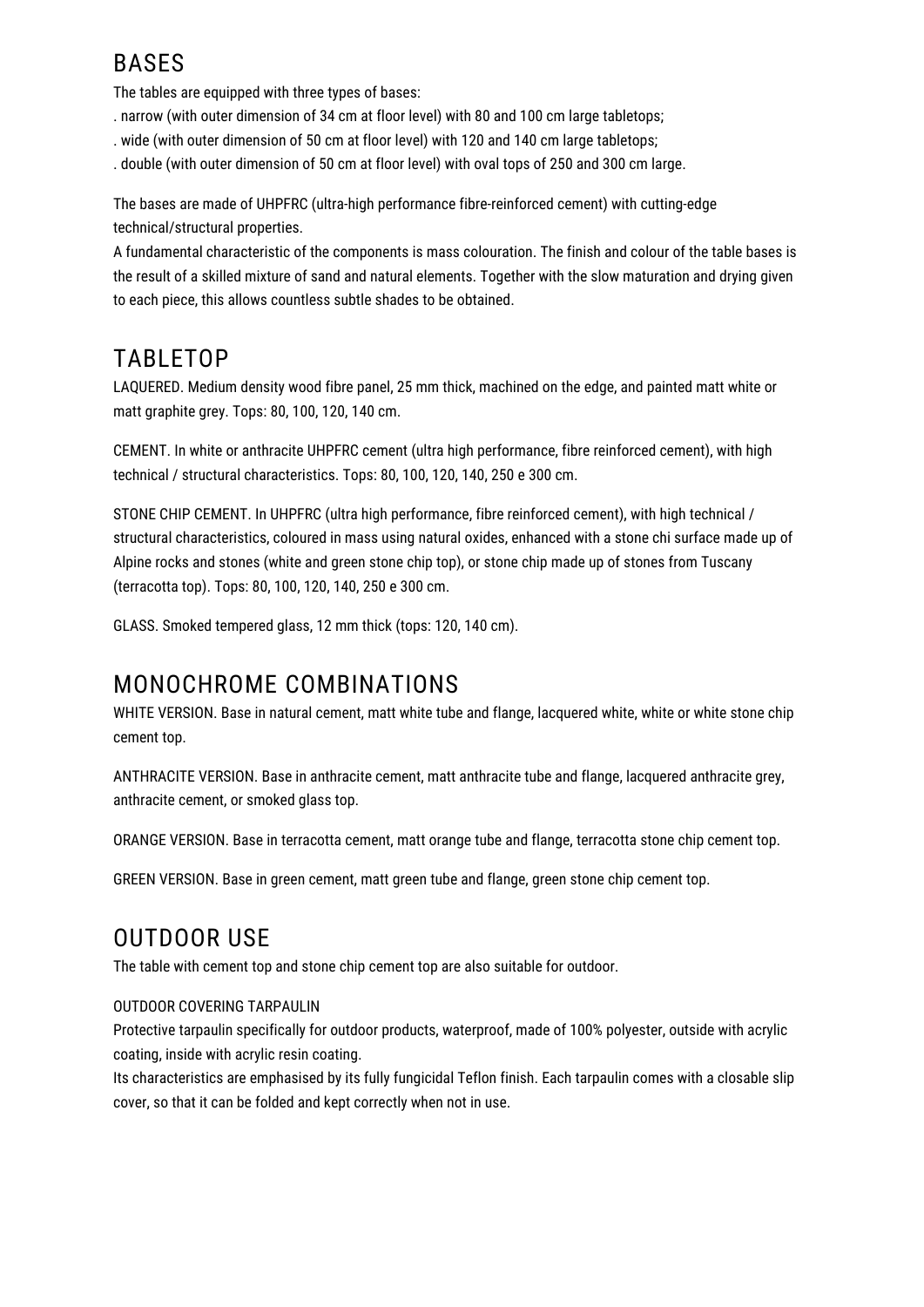#### **ROCK TABLE**

#### **ROUNDE TABLES WITH WIDE BASE**



TABLE Ø140 H71.5\* and H73 cm<br>BASE Ø50 H51 cm

\*tables with glass top H 71.5 cm



#### **ROUNDE TABLES WITH NARROW BASE**





TABLE Ø100 H73 cm BASE 034 H57 cm

TABLE Ø80 H73 cm

BASE 034 H57 cm



#### **OVAL TABLES WITH DOUBLE BASE**



TABLE L250 P125 H73 cm BASE L159 P50 H51 cm



TABLE L300 P145 H73 cm BASE L170 P50 H51 cm

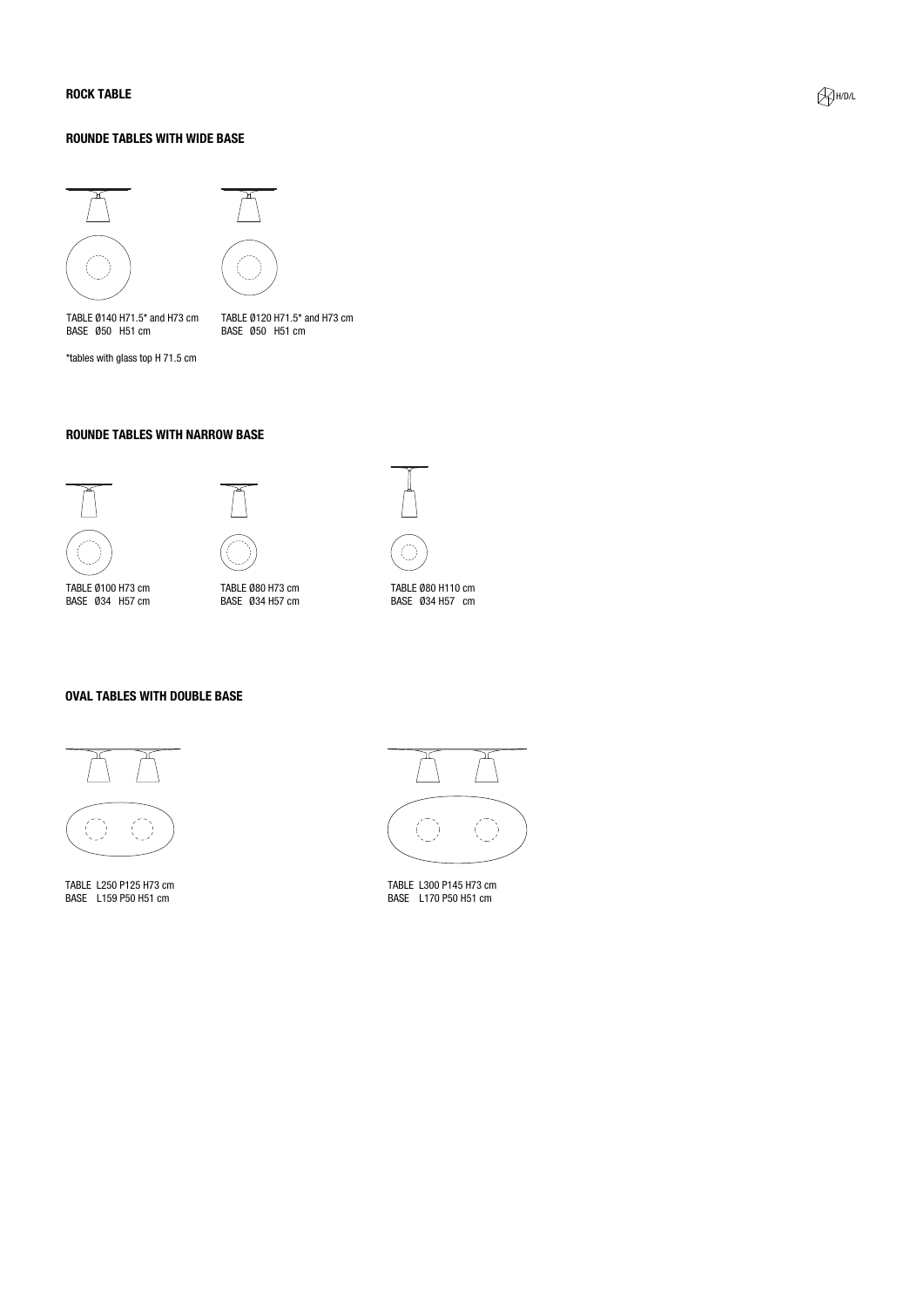# Finishing

The number in the dot corresponds to the number of colour/material finish.

Here below, in the section FINISH OPTIONS, please note all the colours of the materials used for this product.

## **TABLE**

### Top  $\overline{\mathbf{2}}$  $\overline{2}$ Stone chip cement Matt lacquered Cement Glass

### Structure



Cement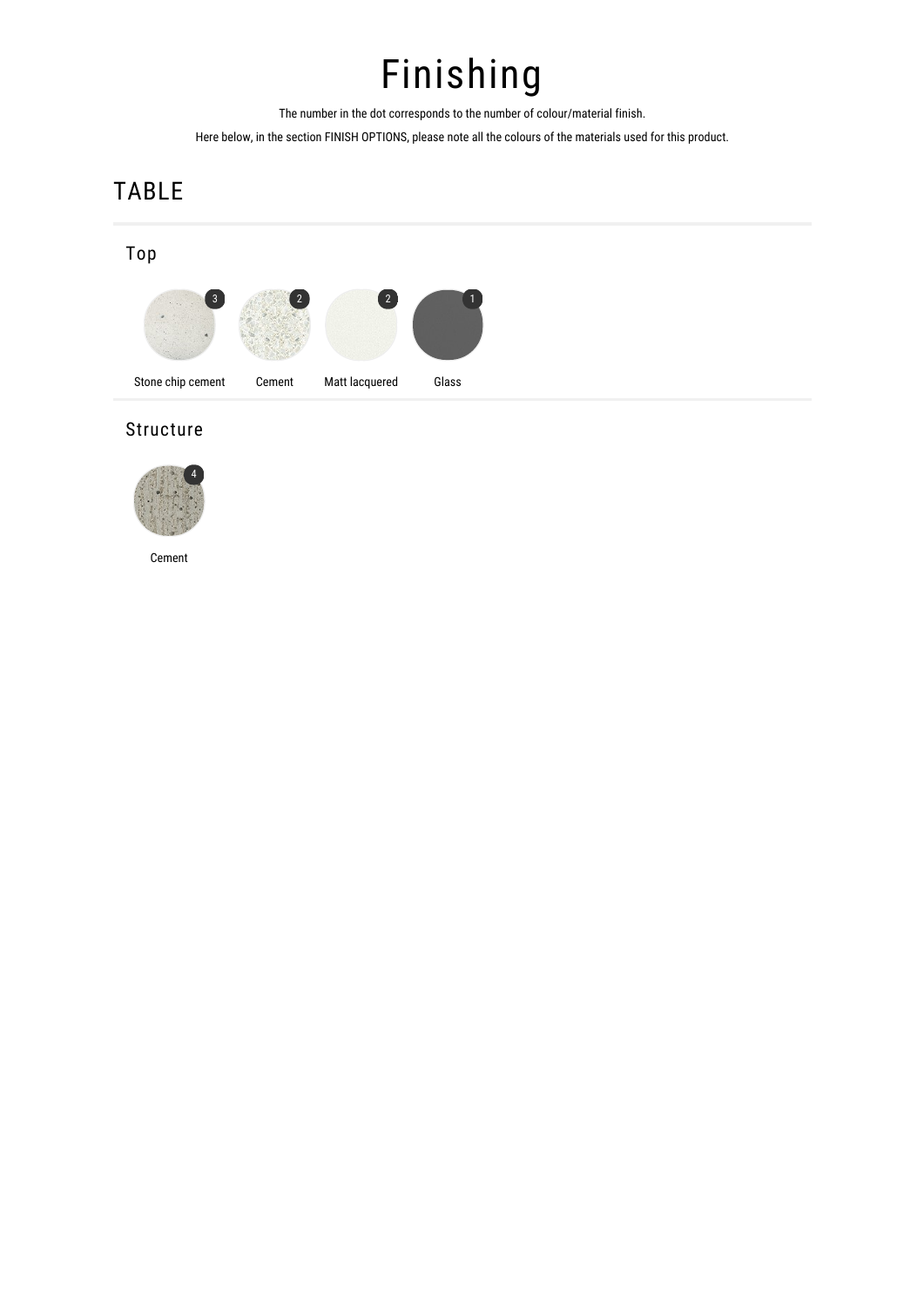# Finish options

## **TOP**

### Stone chip cement





White stone chip cement

Green stone Terracotta chip cement stone chip cement

### Cement





White cement

Anthracite cement

### Matt lacquered



Matt lacquered white X042



Glass



Smoked grey tempered glass

## **STRUCTURE**